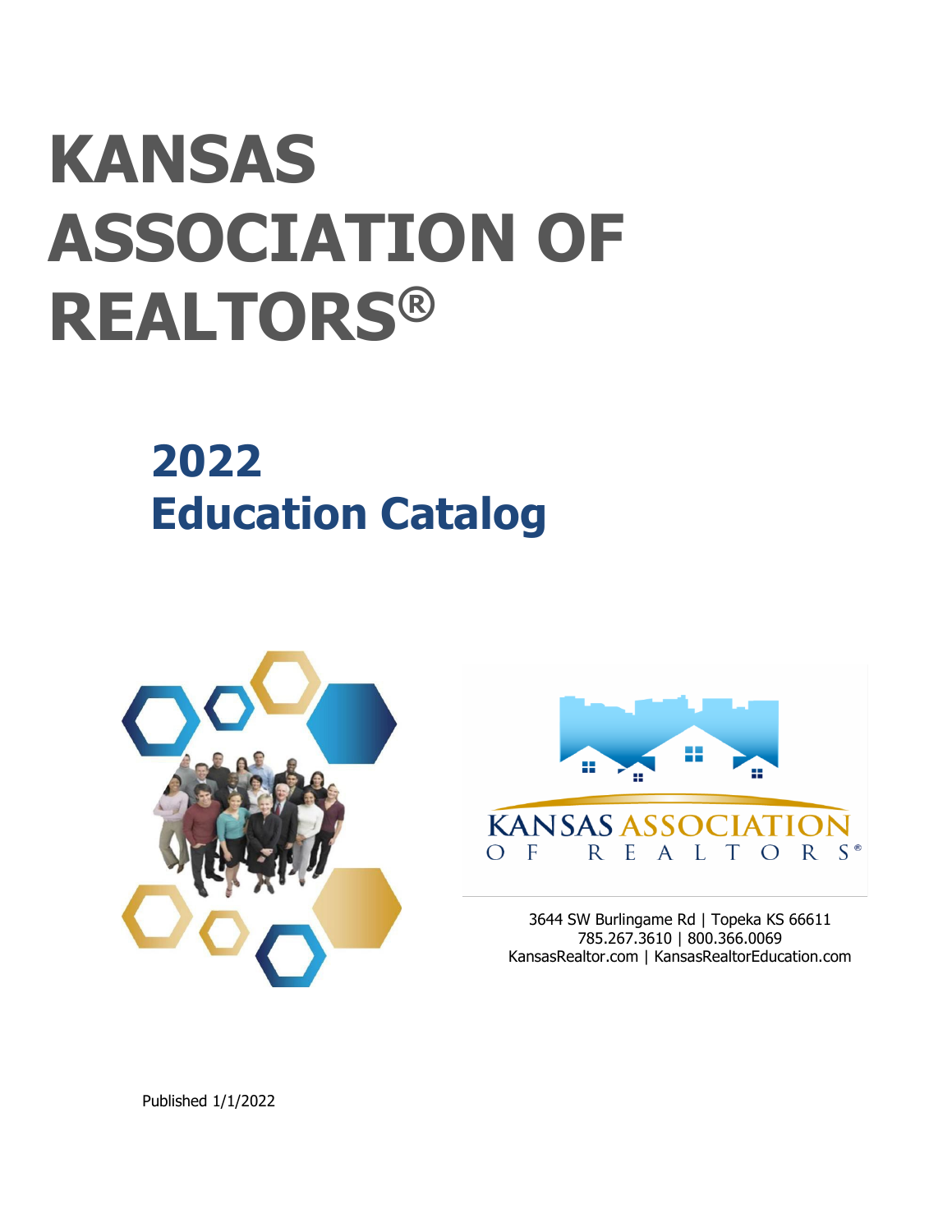# **TABLE OF CONTENTS**

| <b>Mission Statement</b>                    | Page 2  |
|---------------------------------------------|---------|
| Kansas Association of REALTORS <sup>®</sup> | Page 2  |
| <b>KAR Education Center</b>                 | Page 2  |
| <b>Attendance Policy</b>                    | Page 2  |
| <b>Course Completion Requirements</b>       | Page 3  |
| Admissions                                  | Page 3  |
| Course Offerings and Fees                   | Page 6  |
| <b>Education Schedule</b>                   | Page 10 |
| Faculty                                     | Page 11 |
| <b>Refund Policy</b>                        | Page 11 |
| <b>Placement Service Notification</b>       | Page 11 |
| Grievance Policy                            | Page 12 |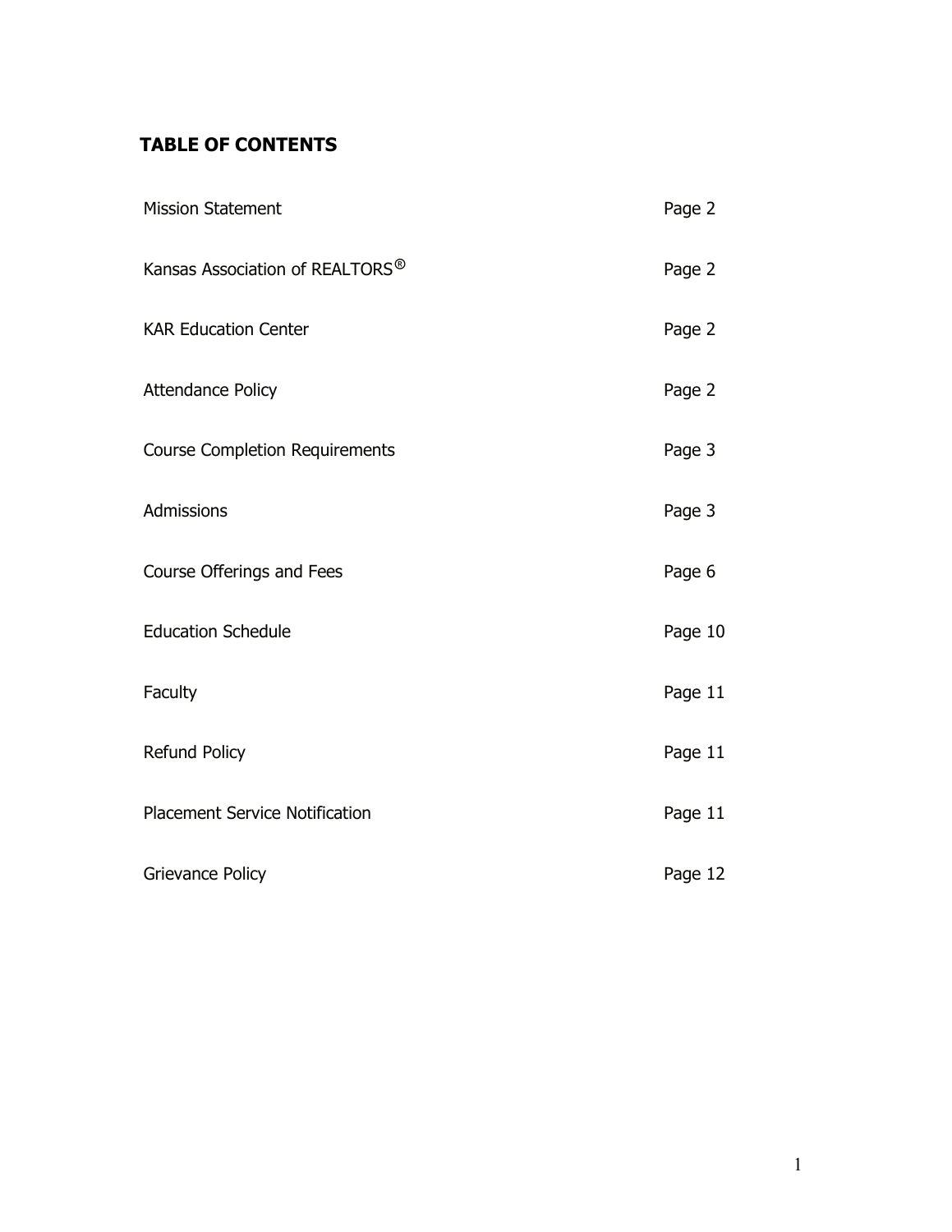# **KAR Education Mission Statement**

# **Our mission is to offer the finest professional development opportunities available while exploring new ideas and practical responses to the existing and anticipated challenges facing real estate professionals.**

**Kansas Association of REALTORS® (KAR)** is chartered through the NATIONAL ASSOCIATION OF REALTORS® (NAR) and is owned by 10,000 Kansas members. KAR is a professional trade organization for real estate professionals. The Kansas Association of REALTORS® Real Estate Education Program is approved by the Kansas Board of Regents (1000 SW Jackson, Ste 520, Topeka Kansas 66612) and by the Kansas Real Estate Commission (Jayhawk Tower, 700 SW Jackson St, Ste 404, Topeka Kansas 66603). KAR is a member of the NATIONAL ASSOCIATION OF REALTORS® (430 N Michigan Ave,Chicago Illinois 60611). The education program offered includes all coursework required to earn and maintain a Kansas Real Estate License in order to practice real estate as a broker or as a salesperson as defined by the Kansas Real Estate Commission.

**The KAR Education Center** (3644 SW Burlingame Rd, Topeka Kansas 66611) is located on the lower level of the Kansas Association of REALTORS® Office Building. The classroom seats 45 people at tables with power available throughout the room for laptop computers. The building offers wireless internet. The room is equipped with a large screen for presentations. Restroom and concession facilities are provided just outside the classroom. The facility is handicapped accessible and compliant with all applicable codes. Any classes held at other sites around the state are offered only in facilities (typically full-service hotel meeting rooms) that meet all requirements for accessibility and are compliant with all applicable codes.

# **Attendance Policy**

The policy of the Kansas Real Estate Commission (and KAR) is that students must attend the entirety of a live class to receive credit for the course or pass an exam in the case of a distance-learning course. Anyone who wishes to attend any course offered by the Kansas Association of REALTORS® is welcome to do so, but only those students who are licensed will receive continuing education (CE) credit. KAR requires students to conduct themselves in a manner which allows everyone in the classroom to learn effectively while being treated with dignity and respect.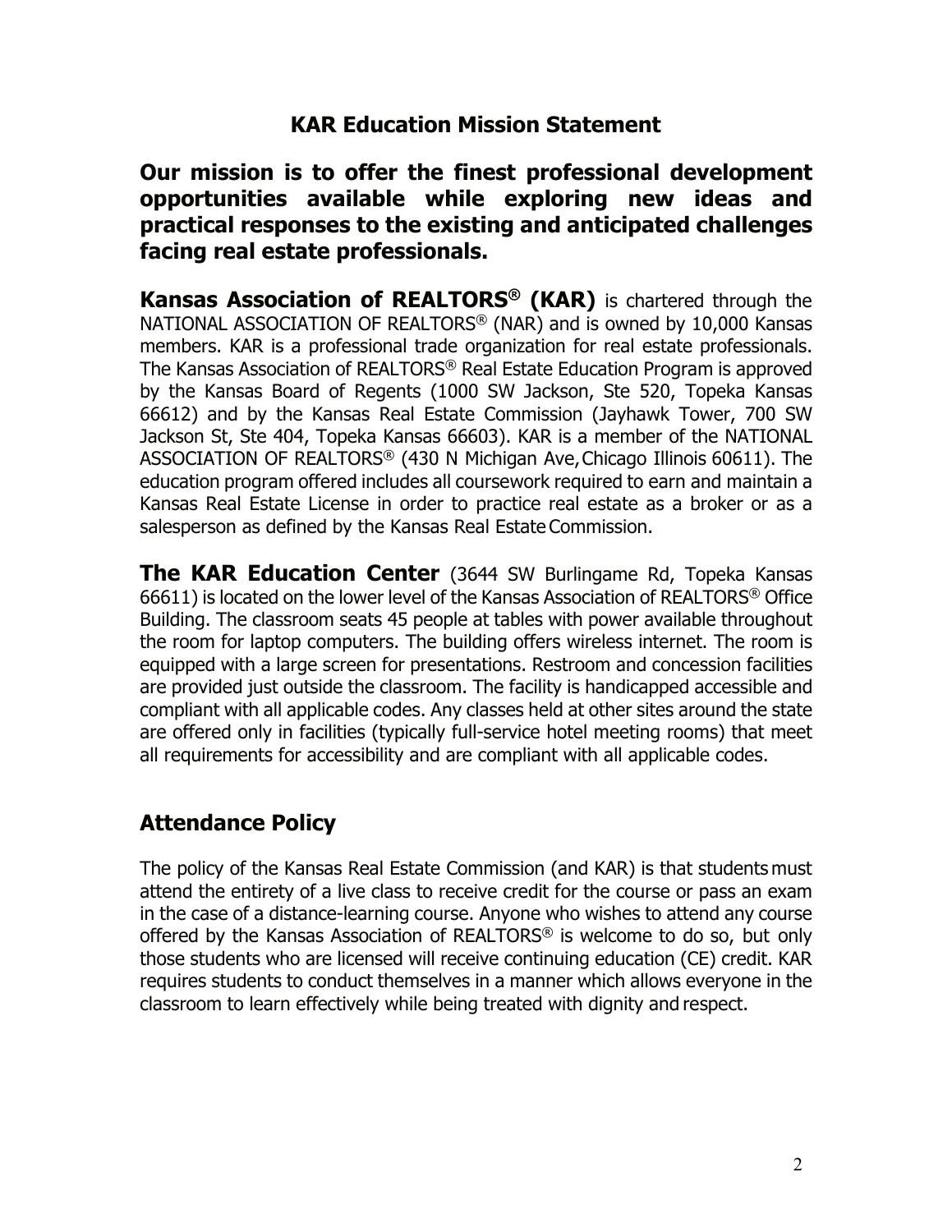# **Course Completion Requirements**

The live courses offered by KAR range in length from four hours to two days (8 hours per day). The Kansas Real Estate Commission requires no testing for live classes. Following the completion of the required coursework for licensure, students must pass a state exam and a general exam to obtain a Broker or Salesperson License. Licensing examinations are administered by official testing centers approved by the Kansas Real Estate Commission. Testing is required for all distance-learning courses of any kind on a pass-fail basis, with a passing score of 90%.

Students must (1) complete a 30-hour Principles of Real Estate course, (2) complete a 30-hour Kansas Practice Course, (3) pass both parts of the licensing exam, (4) pass a KBI/FBI background check, and (5) submit a license application to the Kansas Real Estate Commission. These steps constitute completion of the pre-license process. The Kansas Association of REALTORS® enforces the time requirements and provides instruction according to the content requirements of the Kansas Real Estate Commission.

Licenses are granted exclusively by the Kansas Real Estate Commission. The Kansas Association of REALTORS® is not a degree-granting institution. The completion requirement of all live courses for licensed real estate practitioners is attendance of the required renewal courses during each two-year renewal period. All distance-learning courses require students to pass an examination with a score of 90%.

The KAR Real Estate Education Program does not allow anyone to test out of a course. The Kansas Real Estate Commission requires that, to be awarded credit of any kind, the student must complete each course. Transfer credits are awarded at the discretion of the Kansas Real Estate Commission.

**Admissions -** There is no requirement for admittance to any classes offered by the Kansas Association of REALTORS®. The requirements for licensure for a salesperson or broker's license are listed on pages 4 & 5.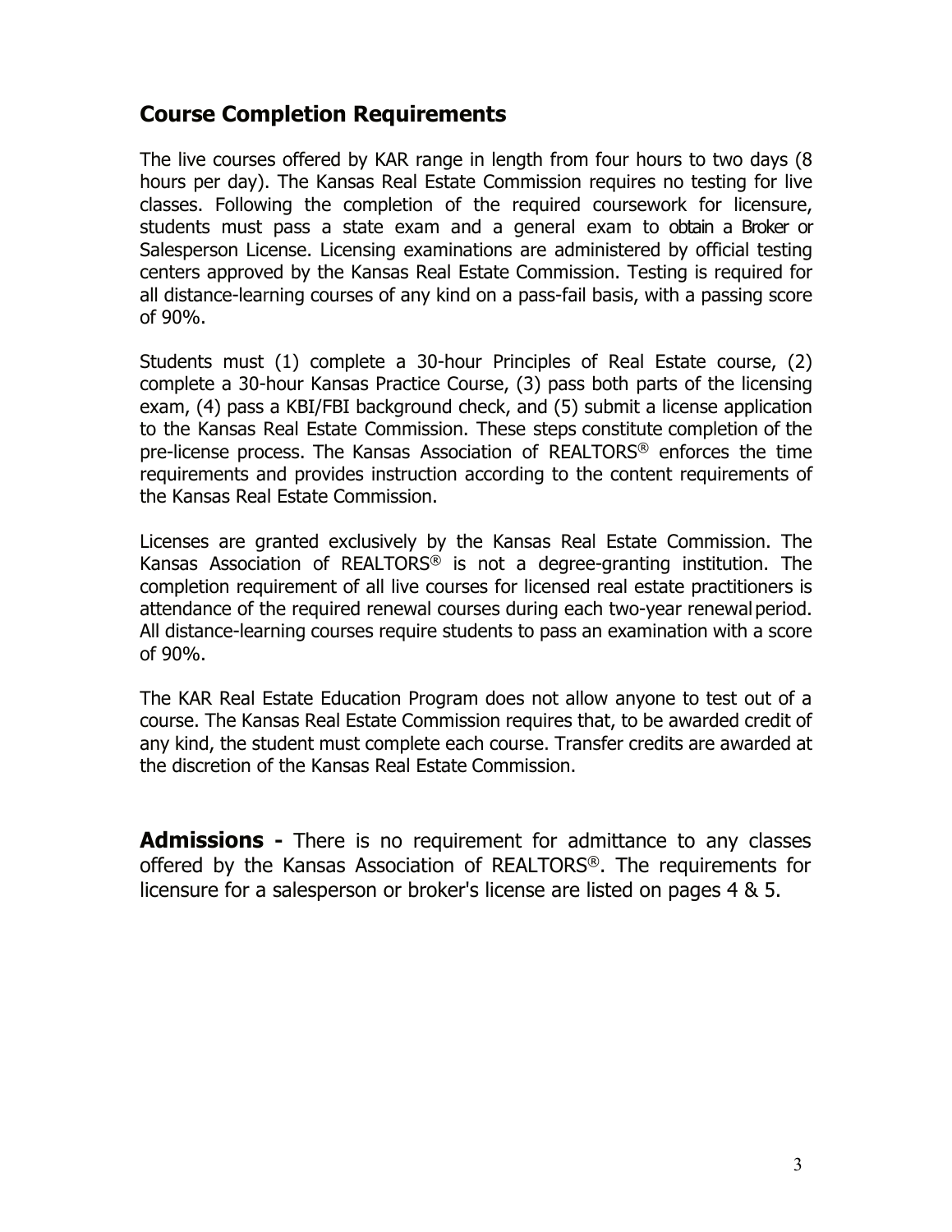# **Salesperson Applicants Requirements (Kansas Resident)**

- be at least 18 years of age
- high school diploma or the equivalent
- 30-hour Principles of Real Estate course approved by the Kansas Real Estate Commission
- KBI/FBI background check fingerprints, waiver form and \$60 (email or fax payment information to KREC with the background waiver form) (background check must be completed within 6 months of application date)
- pass both parts (general and state) of the Kansas licensing examination within 12 months of the completion date of the Principles of Real Estate course certificate
- 30-hour Kansas Practice Course approved by the Kansas Real Estate Commission (file certificate of completion with license application to KREC within 6 months of course completion date)
- file an application for license within six months of the examination pass date (if the two parts of the examination were passed on different dates, the six-month time period begins from the earlier examination date)
- license application signed by a supervising or branch broker who certifies that the applicant is honest, trustworthy, and of good reputation and acknowledging any pending charge, conviction, diversion, or suspended imposition of sentence received by the applicant, and who will be responsible for supervising the applicant's real estate activities (an original license cannot be issued on inactive status)

# **Salesperson Applicants with a current salesperson license in another state must complete:**

- 30-hour Kansas Practice Course
- request a waiver of the general portion of the licensing exam from Pearson VUE before scheduling the exam
- KBI/FBI background check
- file a nonresident form with the license application, if not a Kansas resident
- file a current certification of license from any jurisdictions that have ever issued a real estate license to you with the license application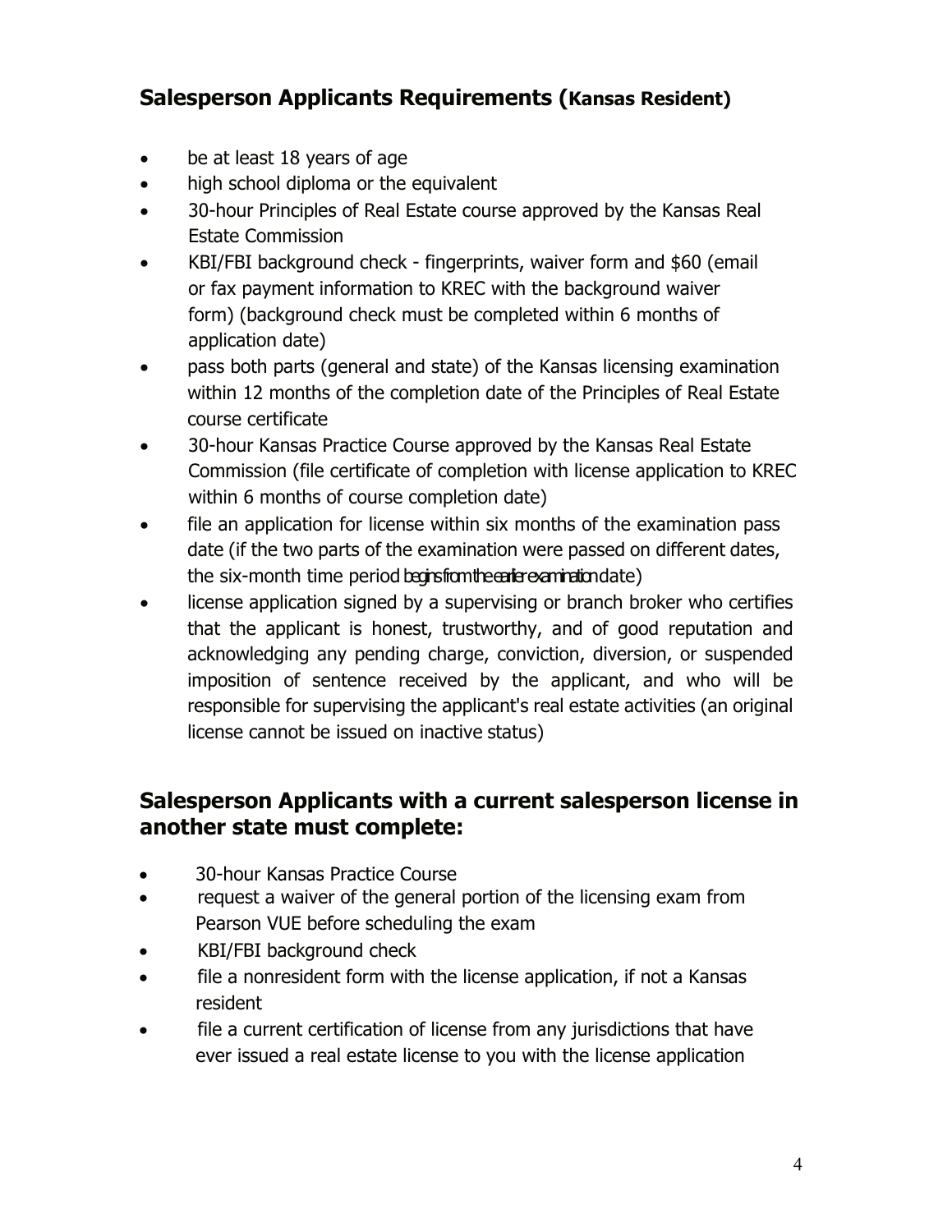# **Broker Applicants (Kansas Resident)**

- be at least 18 years of age
- high school diploma or the equivalent
- meet an experience requirement [\(krec.ks.gov/licensing/broker-license-requirements\)](https://krec.ks.gov/licensing/broker-license-requirements) Include, with the application for license, the experience pages to provide detailed information to demonstrate the applicant meets the experience requirement
- KBI/FBI background check fingerprints, waiver form and \$60 (email or fax payment information to KREC with the background waiver form) (background check must be completed within 6 months of application date)
- 30-hour Kansas Real Estate Broker Fundamentals course approved by the Kansas Real Estate Commission
- 30–hour Kansas Real Estate Broker Management course approved by the Kansas Real Estate Commission
- pass both parts (general and state) of the Kansas licensing examination within 12 months of the course completion date
- file an application for license within six months of the examination pass date (if the two parts of the examination were passed on different dates, the six-month time period begins from the earlier examination date)
- license application signed by a supervising or branch broker if the applicant is not applying as a supervising broker

# **Broker Applicants with a current broker's license in another state must complete:**

- 4-hour Kansas Broker Law course
- 30-hour Kansas Real Estate Broker Management course
- request a waiver of the general portion of the licensing exam from Pearson VUE before scheduling the exam
- KBI/FBI background check
- file a nonresident form with the license application, if not a Kansas resident
- file a current certification of license from any jurisdiction that has ever issued a real estate license to the applicant with the license.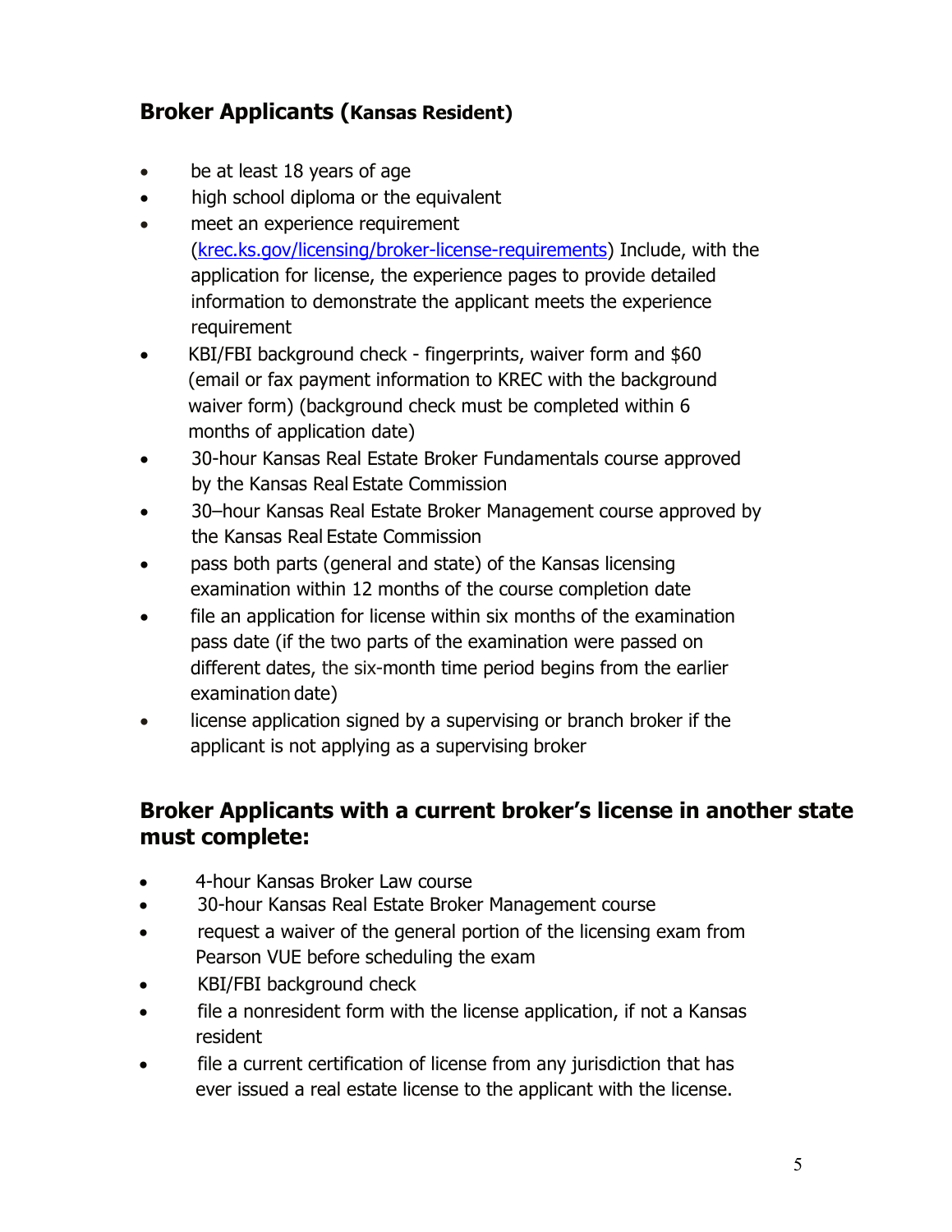# **Course Offerings (Tuition is subject to change.)**

#### **Principles of Real Estate (Pre-License)** \$235

This course meets the Kansas Real Estate Commission (KREC) requirements for completion of a 30-hour Principles of Real Estate course. This "pre-license" course is the **first** course required in the process of getting a Kansas Real Estate License. (Online Learning plus 1 day of classroom)

#### **Kansas Practice Course (GRI 100)** \$160

This course meets The Kansas Real Estate Commission (KREC) requirements for completion of a 30-hour Kansas Practice Course. This is the **last** course required before applying for your license. (Home-study)

#### **Kansas Real Estate Broker Fundamentals course** \$230/\$260

This course meets the Kansas Real Estate Commission (KREC) requirements for completion of a 30-hour Kansas Real Estate Broker Fundamentals Course for Kansas salespeople wanting to get their Kansas Brokers License. A certificate from completion of this course is required to take the Kansas Broker's Licensing Exam. (Combination of home-study and online)

# **Kansas Real Estate Broker Management Course** \$230/\$260

30 hours - This course is required for out-of-state brokers wanting a Kansas Brokers License and for Kansas salespeople wanting to get their Kansas Brokers License. (Combination of home-study, online, and classroom)

#### **Kansas Broker Law Course** \$70

4 hours - This course is required for out-of-state brokers wanting a Kansas Brokers License. (Home-study with an online exam)

# **Business Planning and Marketing for Success (GRI 101/111)** \$75

8 hours - A well-designed business plan is essential for sustainable success. The foundation for your plan is a thorough understanding of the industry, your market, your goals, and your strengths. In this course you will learn sales systems and buyer systems to increase your productivity and improve the services you provide for your clients. This course will also show you wealth-building strategies that will equip you to build a business for life. (Classroom)

# **Kansas Required Core (GRI 113) - Quick Study** \$26/\$33/\$33/\$38

4 hours - This course is required for license renewal for all Kansas Real Estate Licensees and meets 4 mandatory CE hours toward the 12-hour renewal requirement. Primary topics include agency and misrepresentation. You will review course materials emailed to you; attend a 90-minute course with lecture and small group discussion; and complete an open-book online quiz at home. (Combination of home-study, classroom, and online exam)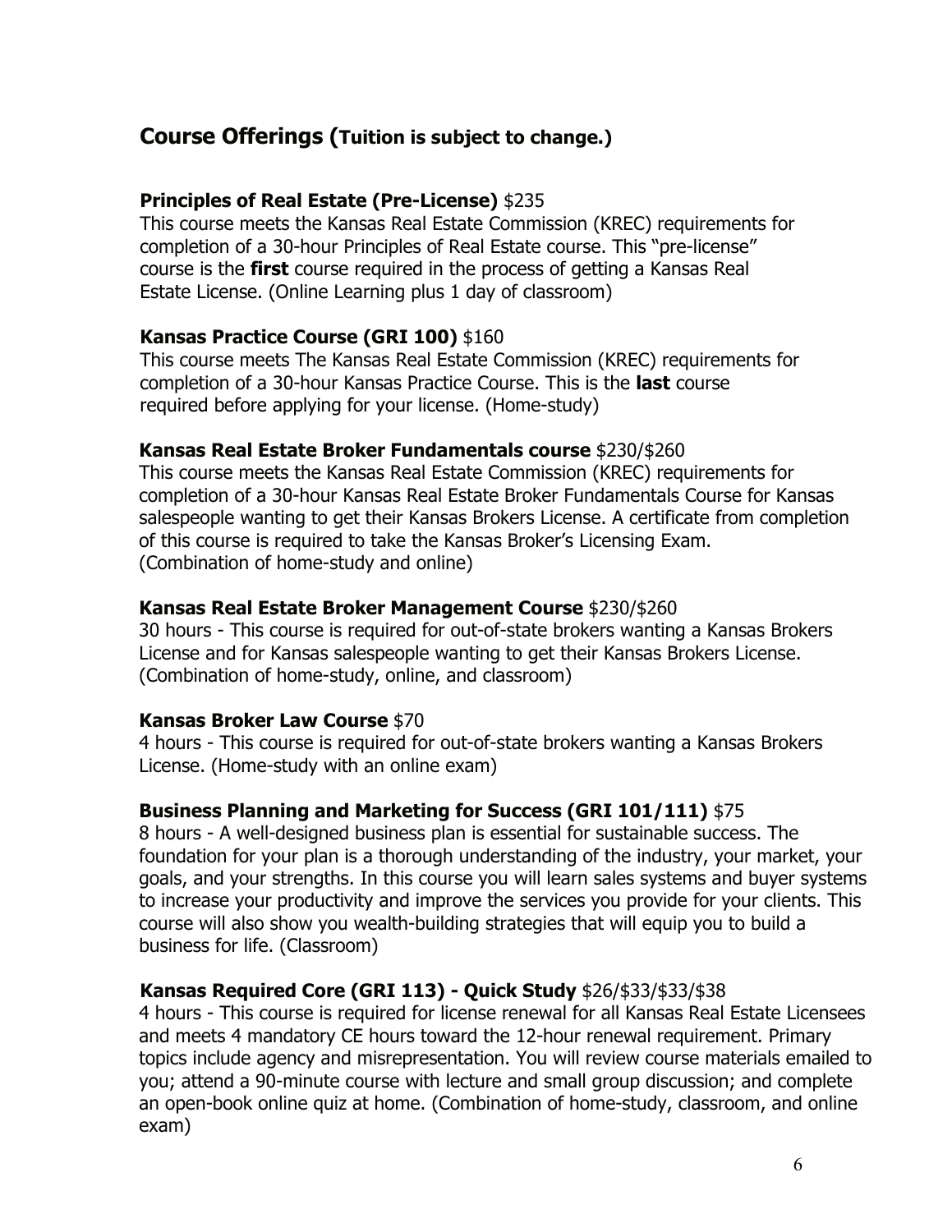# **Kansas Required Core (GRI 113)** \$30

4 hours - This course is required for license renewal for all Kansas Real Estate Licensees and meets 4 mandatory CE hours toward the 12-hour renewal requirement. Primary topics include agency and misrepresentation. (Online)

# **NAR Code of Ethics & Kansas Real Estate License Law (GRI 114)**

\$26/\$33/\$33/\$38

4-hours - This course describes the NAR Code of Ethics then explains that while the NAR Code of Ethics establishes obligations that may be higher than those mandated by law, in any instance where the Code of Ethics and the law conflict, the obligations of the law must take precedence. (Quick Study format)

#### **The Code of Ethics: Our Promise of Professionalism** \$30

4 hours - This course fulfils the Code of Ethics training required by NAR for its members and qualifies as 4 elective CE hours. (Online)

# **Legal Environment of the Real Estate Professional - Quick Study**

\$26/\$33/\$33/\$38

4 hours - This course meets 4 hours of elective CE for salespersons and brokers toward the 12-hour renewal requirement. This course includes questions about the law and applies law to fact patterns. You will review course materials emailed to you, attend a 90-minute course with lecture and small group discussion, and complete an open-book online quiz at home. (Combination of home-study, classroom, and online exam)

# **Mastering Real Estate Negotiation (GRI 102)** \$30

4 hours - The ability to understand and recognize different negotiating styles and strategies results in successful client interactions and closed transactions. This course introduces students to "DISC Behavior Profiling," training students how to build trust and connect with others, balance emotion and logic, reduce stress, and ultimately achieve a "Win-Win-Win" negotiation. (Online)

# **Contract Law for Real Estate Professionals (GRI 103)** \$30

4 hours – While bringing an understanding of what constitutes a contract, how to write a contract, the critical importance of the contract in the real estate transaction, and what to be aware of in the process, this course also explains earnest money, financing, inspections, title and closing, post-closing, and much more. (Online)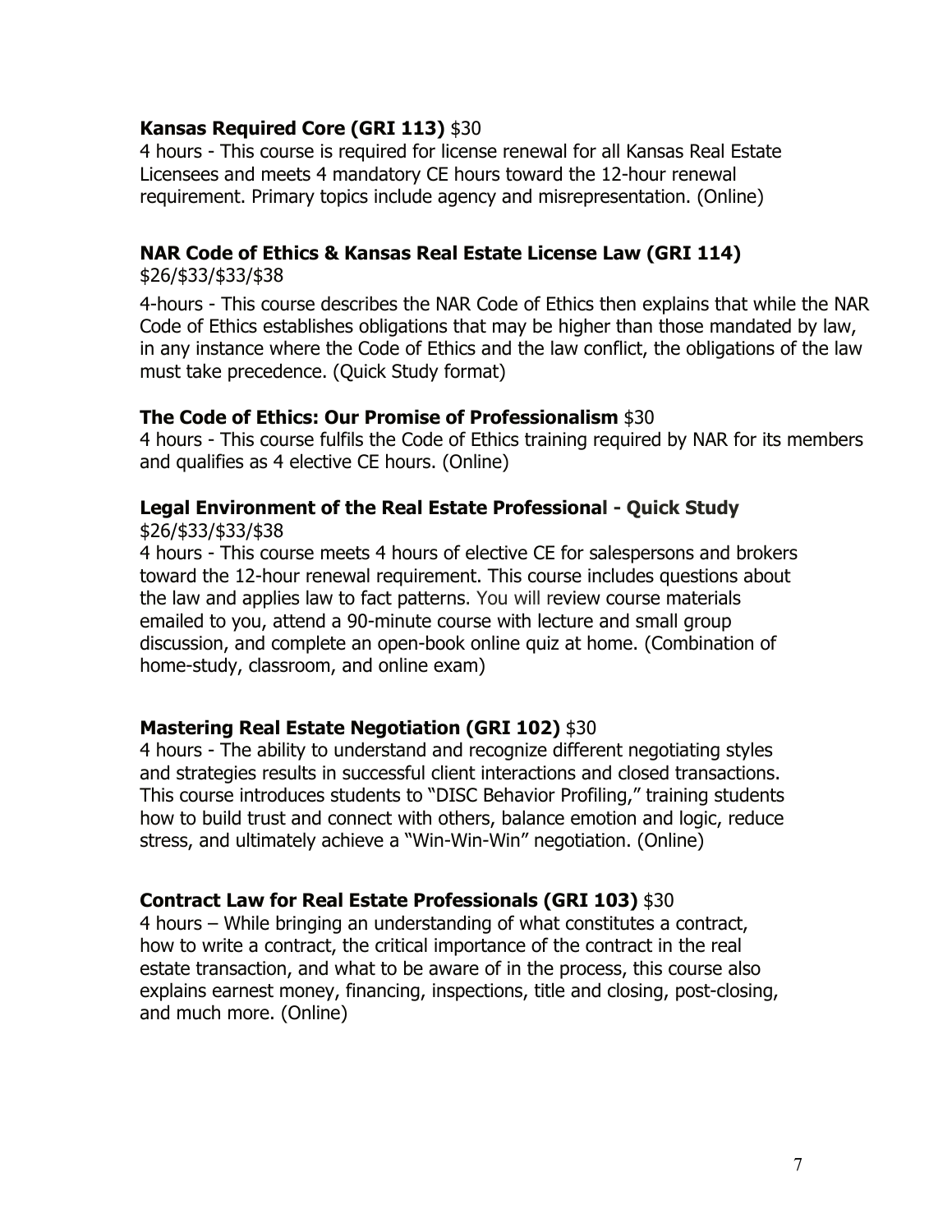#### **Meeting the Needs of Buyers and Sellers (GRI 104)** \$30

4 hours - Crucial information is provided for the real estate professional on working with buyers and sellers. Topics include Positioning Homes to Sell; covering managing seller expectations, positioning homes in a particular market, current technologies and resources, and Buyer Upfront Counseling; covering relationships with buyers and their expectations with the current market, credit reporting, and loan products. (Online)

#### **Fair Housing and Beyond (GRI 105)** \$30

4 hours - Covering discrimination and housing, types of violations, advertising rules, ADA, penalties, fair employment practices, fair credit practices, this course also explores anti-trust laws, bankruptcy, protection, environmental considerations, and data security. (Online)

#### **Successful Buyer Client Systems (GRI 106)** \$30

4 hours - This course will provide real estate professionals with the proper training, technology, tools, and systems to generate more successfully completed closings by educating buyers on the buying process, and by helping buyers negotiate the best terms for a loan and for a purchase. Discover hands-on systems and solutions to improve your productivity and manage the process of working with buyers to generate a higher return on your investment. (Online)

# **Successful Seller Client Systems (GRI 107)** \$30

4 hours - Working with today's sellers is a process that begins with a phone call and should end with referrals after a successful close. The steps in the process require systems and skills. This course takes real estate professionals through each step of the process and includes unique strategies, dialogues, and skillsets to enhance the professional counseling and services provided to today's sellers. (Online)

# **Real Estate Investing Made Clear (GRI 108)** \$30

4 hours - You will laugh and learn as your instructor, Tom Lundstedt, CCIM, enthusiastically leads you through the real world, rental property examples. When you have completed this course, you will be able to comfortably "talk the talk" with your investor clients about such items as: cash flow, NOI, depreciation, rate of return, income tax savings, and much more. This course will increase your confidence when working with investor clients and open your eyes to many new opportunities. (Online)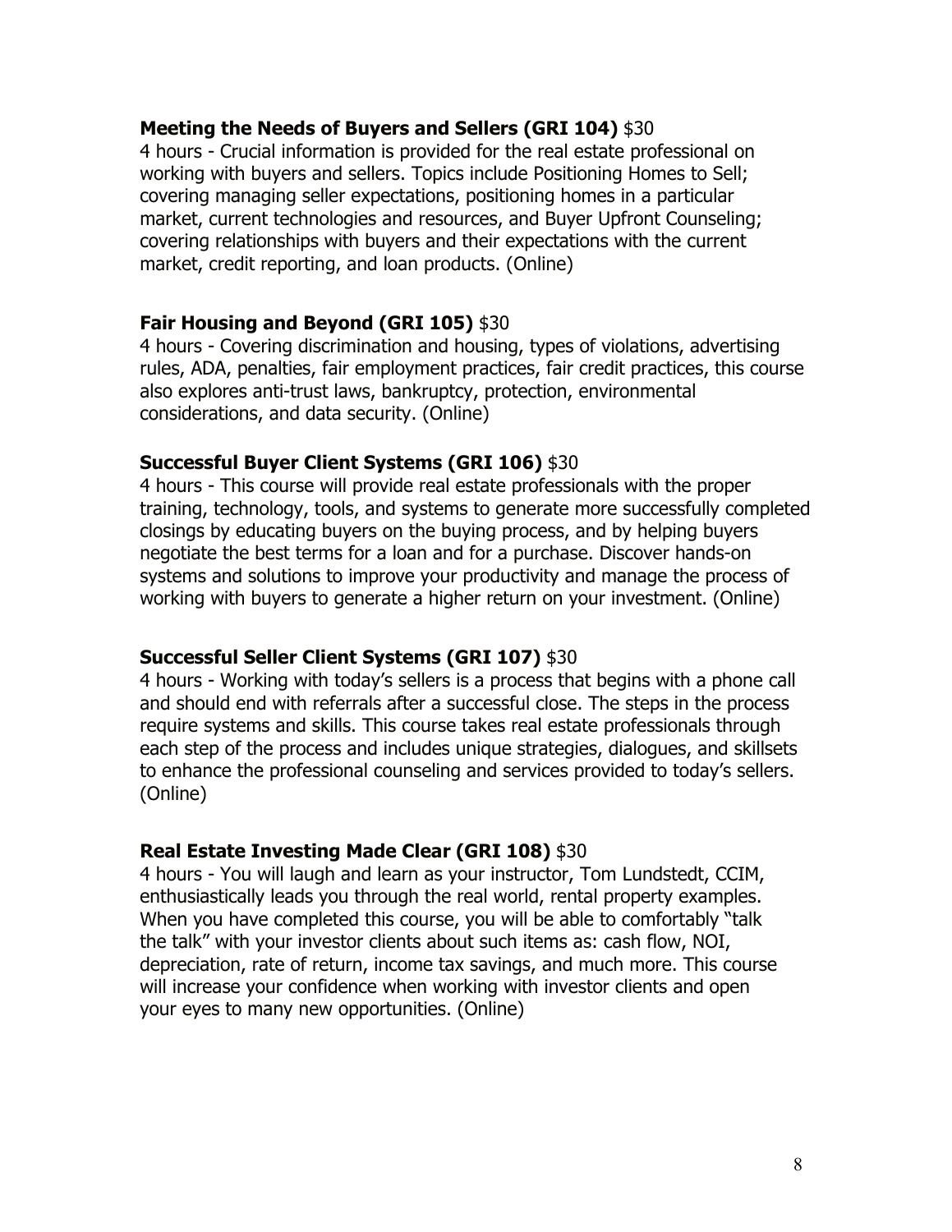# **Smart Business - Smart Money (GRI 109)** \$95

6 hours - Explore home ownership and real estate investment options as well as the basic principles of real estate tax laws, depreciation, capital gains, the Foreign Investment Real Property Tax (FIRPTA), basic elements of individual income tax calculations, 1031 exchanges and more. (Classroom)

# **Beneath the Surface: Understanding the Anatomy of a House (GRI 110)** \$45

6 hours - Real estate professionals will learn how to better serve their clients and increase their confidence when asked questions regarding the construction of the homes they market. This course will cover the structure of houses, both new and existing, and focus on how floors, walls, and roofs are constructed. Real estate professionals will be empowered to give accurate generic construction information to their clients without taking on personal liability while recognizing when to defer to the assistance of qualified experts. (Online)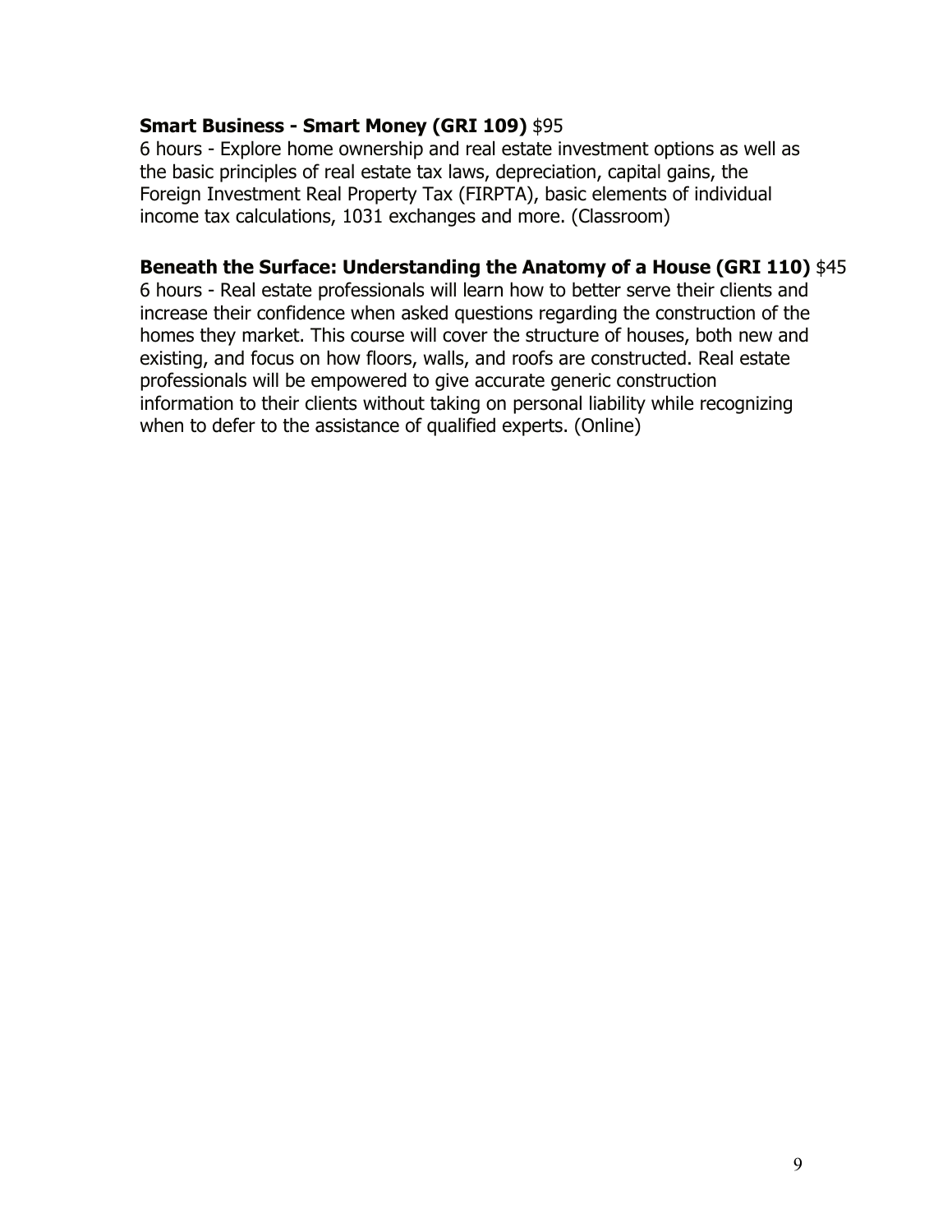# **2022 Kansas Association of REALTORS® CE SCHEDULE Quick Reference Guide**

| Thursday  | January 6         | Live @ Kansas Association of REALTORS®, 3644 SW Burlingame Rd, Topeka              |
|-----------|-------------------|------------------------------------------------------------------------------------|
| Wednesday | January 19        | Live @ Wichita Area Builders Association, 730 N Main St, Wichita                   |
| Tuesday   | January 25        | Zoom                                                                               |
| Wednesday | February 23       | (Co-sponsor Prairie Land - Live)                                                   |
| Wednesday | March 9           | Live @ Kansas Association of REALTORS®, 3644 SW Burlingame Rd, Topeka              |
| Wednesday | March 16          | Live @ Wichita Area Builders Association, 730 N Main St, Wichita                   |
| Thursday  | March 24          | Zoom                                                                               |
| Wednesday | May 11            | Live @ Wichita Area Builders Association, 730 N Main St, Wichita                   |
| Wednesday | May 18            | Live @ Kansas Association of REALTORS®, 3644 SW Burlingame Rd, Topeka              |
| Wednesday | <b>May 25</b>     | Zoom                                                                               |
| Wednesday | July 13           | Live @ Kansas Association of REALTORS®, 3644 SW Burlingame Rd, Topeka              |
| Wednesday | July 21           | Live @ Wichita Area Builders Association, 730 N Main St, Wichita                   |
| Wednesday | July 27           | Zoom                                                                               |
| Wednesday |                   | September 14 Live @ Kansas Association of REALTORS®, 3644 SW Burlingame Rd, Topeka |
| Wednesday | September 21 Zoom |                                                                                    |
| Wednesday |                   | September 28 Live @ Wichita Area Builders Association, 730 N Main St, Wichita      |
| Wednesday | October 26        | Live @ Lawrence Board of REALTORS®, 3838 W 6th St, Lawrence                        |
| Wednesday |                   | November 2 Live @ Kansas Association of REALTORS®, 3644 SW Burlingame Rd, Topeka   |
| Wednesday | November 9        | Zoom                                                                               |
| Tuesday   |                   | November 29 Live @ Wichita Area Builders Association, 730 N Main St, Wichita       |

# \* **Kansas Required Core**

- \* **Legal Environment of Real Estate**
- \* **Kansas Real Estate License Law & NAR Code of Ethics**

#### **\*3 classes provide All 12 Hours/Renewal**

All locations are in the Quick Study format 8 am-3 pm

#### Please confirm all classes with KAR before attending!



**Kansas Association of REALTORS® 3644 SW Burlingame Rd, Topeka KS 66611 800.366.0069 Ext. 804 [KansasRealtorEducation.c](http://www.kansasrealtoreducation.com/)om**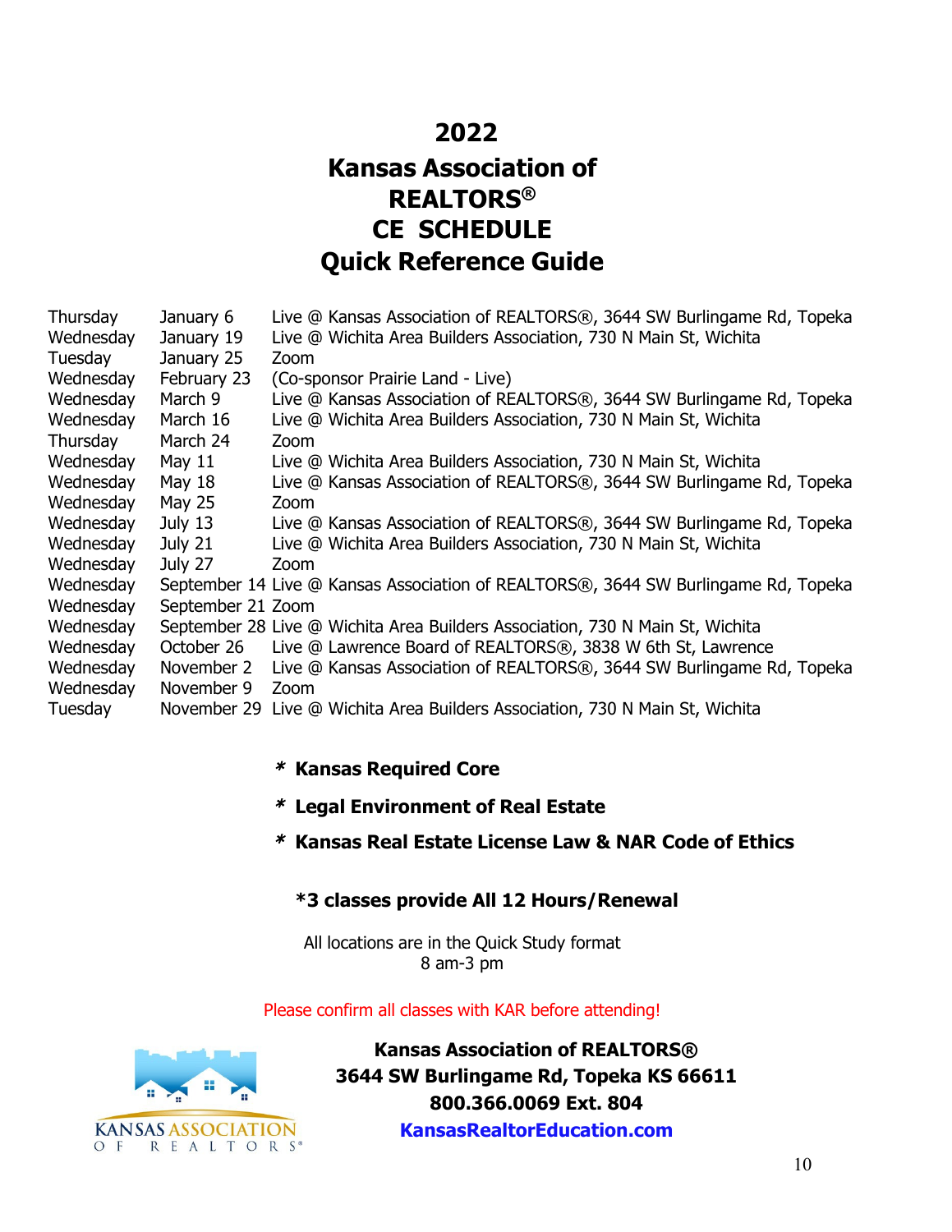# **KAR Faculty**

The following instructors are members of the 2020 Kansas Association of REALTORS® Real Estate Education Program Faculty. Most of our instructors are nationally recognized in their respective areas of expertise, and they routinely teach in ten or more states each year. It is extremely rare for anyone to actually pursue a real estate degree from an academic institution. Only a small number of college and university Schools of Business offer an actual real estate program. The Kansas Real Estate Commission determines which instructors will be approved based on documented qualifications pertaining to subject matter and to a demonstrated ability to effectively teach adult students.

**Chris Bird, Urbana, IL Chandra Hall, Colorado Springs, CO Vern Jarboe, Topeka, KS Jackie Leavenworth, Sagamore Hills, OH Tom Lundstedt, Ephraim, WI Rod McIntyre, Ph.D., Lawrence, KS Zan Monroe, Fayetteville, NC Barry Stranz, Minneapolis, MN**

# **Refund Policy**

Cancellation is 20% of the registration fee for most classes (\$10/class for Quick Study CE). No refunds or transfers will be granted once the course has begun, or materials have been picked up or shipped.

# **Placement Service Notification**

The Kansas Association of REALTORS® does not provide placement services. It is a professional trade association which serves all member brokerages equally. Real estate professionals are independent contractors (not employees) who must affiliate with a real estate broker/brokerage recognized by the Kansas Real Estate Commission.